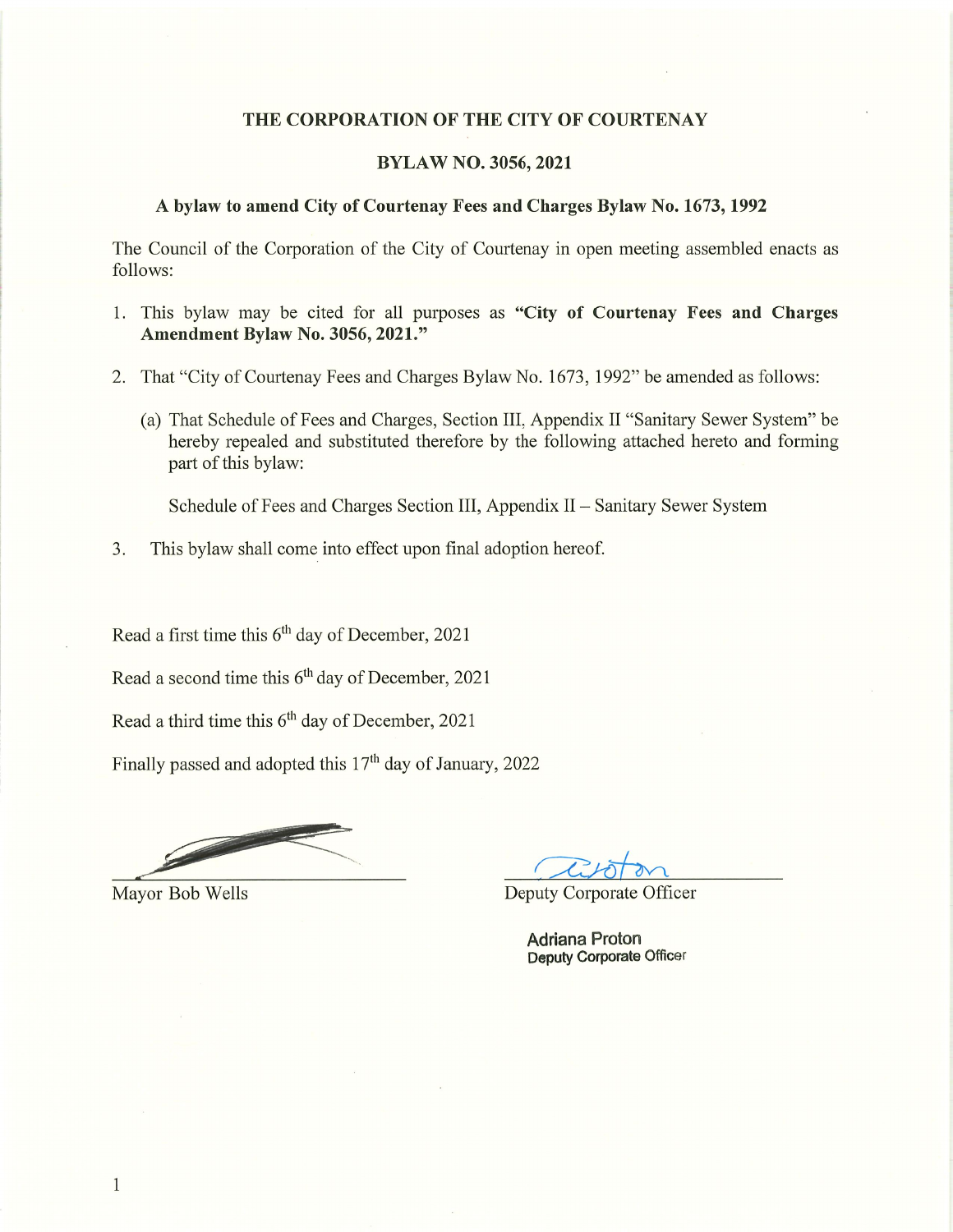# SCHEDULE OF FEES AND CHARGES CITY OF COURTENAY FEES AND CHARGES AMENDMENT BYLAW NO. 3056, 2021 SECTION III, APPENDIX II SANITARY SEWER SYSTEM

#### $1.$ CONNECTION FEES

#### (a) Connection Fees

Connection from either side of road to property line

10.16 centimetres (4" inch) \$3,000.00

\$500.00

Where a larger connection than the one listed above is required, the connection will be installed at City cost plus 25%.

## (b) Abandonment Fee

Fee for disconnecting an abandoned service connection at the sanitary sewer main irrespective of the size of the connection Actual City cost plus 25%, min charge

#### (c) Connection Charges for Annexed Areas

For owners where commitment letters were issued between 1997 and 2006 quoting a sewer connection bylaw fee of \$1,500 (plus a capital contribution fee of \$5,000), this bylaw fee amount shall be in effect until October 31, 2007, after which the following schedule of connection fees will apply.

|                                                                         | <b>Connection Charge</b>    |                                                                                                                                                                                                                                                     |                                                                                                                                |  |
|-------------------------------------------------------------------------|-----------------------------|-----------------------------------------------------------------------------------------------------------------------------------------------------------------------------------------------------------------------------------------------------|--------------------------------------------------------------------------------------------------------------------------------|--|
| <b>Property Use</b>                                                     | <b>Capital Contribution</b> |                                                                                                                                                                                                                                                     |                                                                                                                                |  |
|                                                                         | <b>Existing</b>             | <b>New</b>                                                                                                                                                                                                                                          | <b>Connection Fee</b>                                                                                                          |  |
|                                                                         | <b>Building</b>             | Development                                                                                                                                                                                                                                         |                                                                                                                                |  |
| Single Family Home<br>OR.<br>Duplex                                     | \$5,000.00                  | \$5,000.00                                                                                                                                                                                                                                          | Either side of road from<br>main - \$3,000.00                                                                                  |  |
| Multifamily,<br>Strata<br><b>OR</b><br>Apartment<br>OR.<br>Mobile Homes | \$5,000.00                  | \$5,000.00 for first<br>unit, \$2,500.00 per<br>unit for the next<br>five units,<br>\$2,000.00 per unit<br>for the next five<br>units, \$1,500.00<br>per unit for the<br>next five units and<br>$$1,000.00$ per unit<br>for all units<br>thereafter | For a 100 mm diameter<br>connection or the Bylaw<br>rate for larger pipe sizes:<br>Either side of road from<br>main \$3,000.00 |  |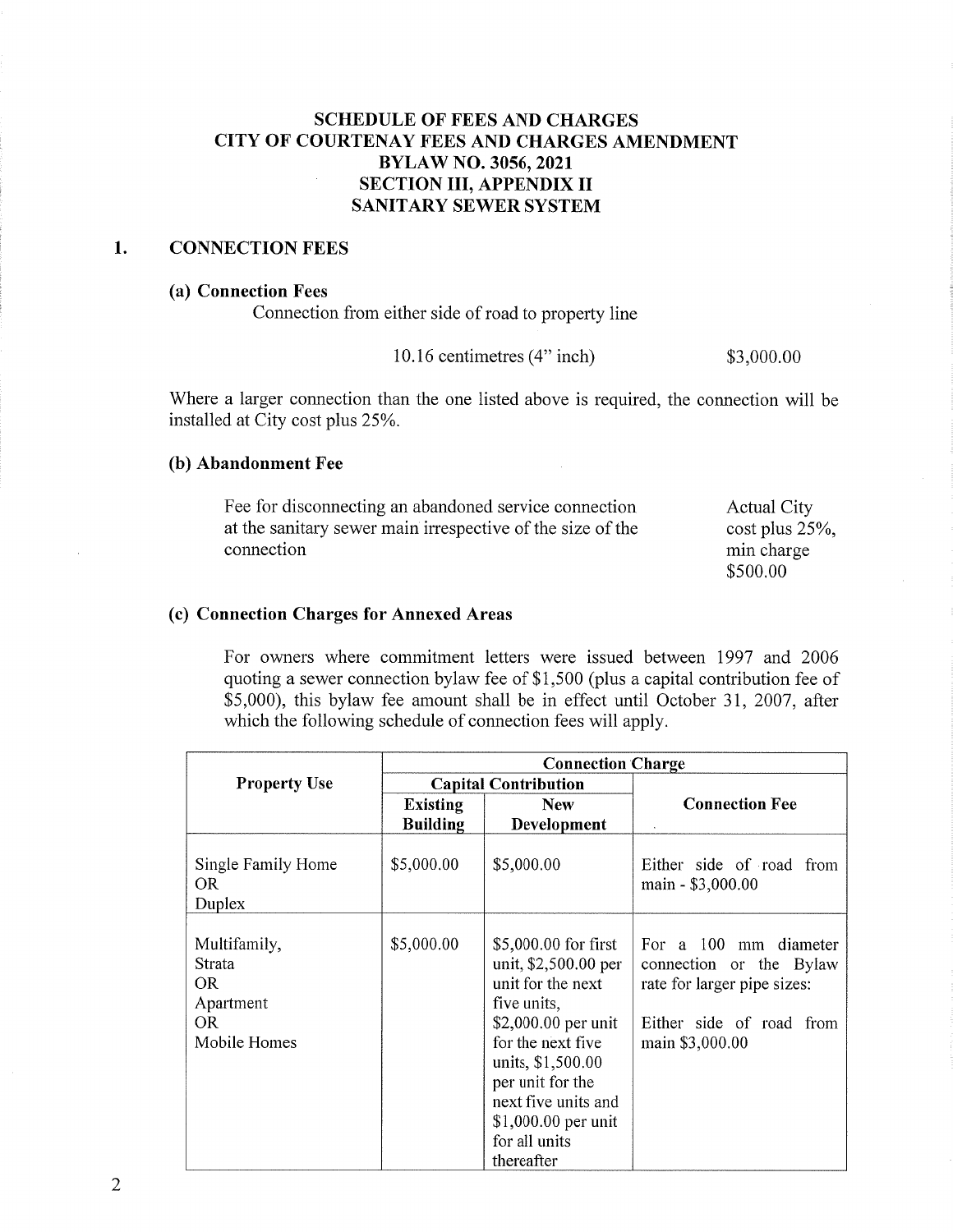| Industrial<br><b>OR</b><br>Commercial<br><b>OR</b><br>Public Assembly | \$5,000.00 | \$5,000.00<br>minimum or the<br>greater amount<br>calculated based<br>on the design<br>sewage flows from<br>the development. | For a 100 mm diameter<br>connection or the Bylaw<br>rate for larger pipe sizes:<br>Either side of road from<br>main \$3,000.00 |
|-----------------------------------------------------------------------|------------|------------------------------------------------------------------------------------------------------------------------------|--------------------------------------------------------------------------------------------------------------------------------|
|-----------------------------------------------------------------------|------------|------------------------------------------------------------------------------------------------------------------------------|--------------------------------------------------------------------------------------------------------------------------------|

Note: Under the heading of 'Capital Contribution' an 'Existing Building' is defined as a building that existed or a property that had a building permit application in place on or before April 14, 2004. 'New Development' is defined as a property on which a building permit application was made on or after April 15, 2004.

#### 1. SANITARY SEWER USER RATES - APPLIED ON A PER-UNIT/SPACE BASIS

|                                   |                                    | <b>Bylaw Rates</b>     |
|-----------------------------------|------------------------------------|------------------------|
|                                   |                                    | (per annum)            |
|                                   |                                    | <b>Effective Date</b>  |
|                                   |                                    | <b>January 1, 2022</b> |
| <b>Part 1 - Residential Users</b> |                                    |                        |
| 1                                 | Single Family Dwelling             | 377.97                 |
| 2                                 | Multiple Family Dwelling -per unit | 377.97                 |
| 3                                 | Mobile Home Park -per space        | 377.97                 |
| 4                                 | Kiwanis Village -per unit          | 377.97                 |
|                                   |                                    |                        |

• The minimum user rate per year or portion thereof shall be as follows: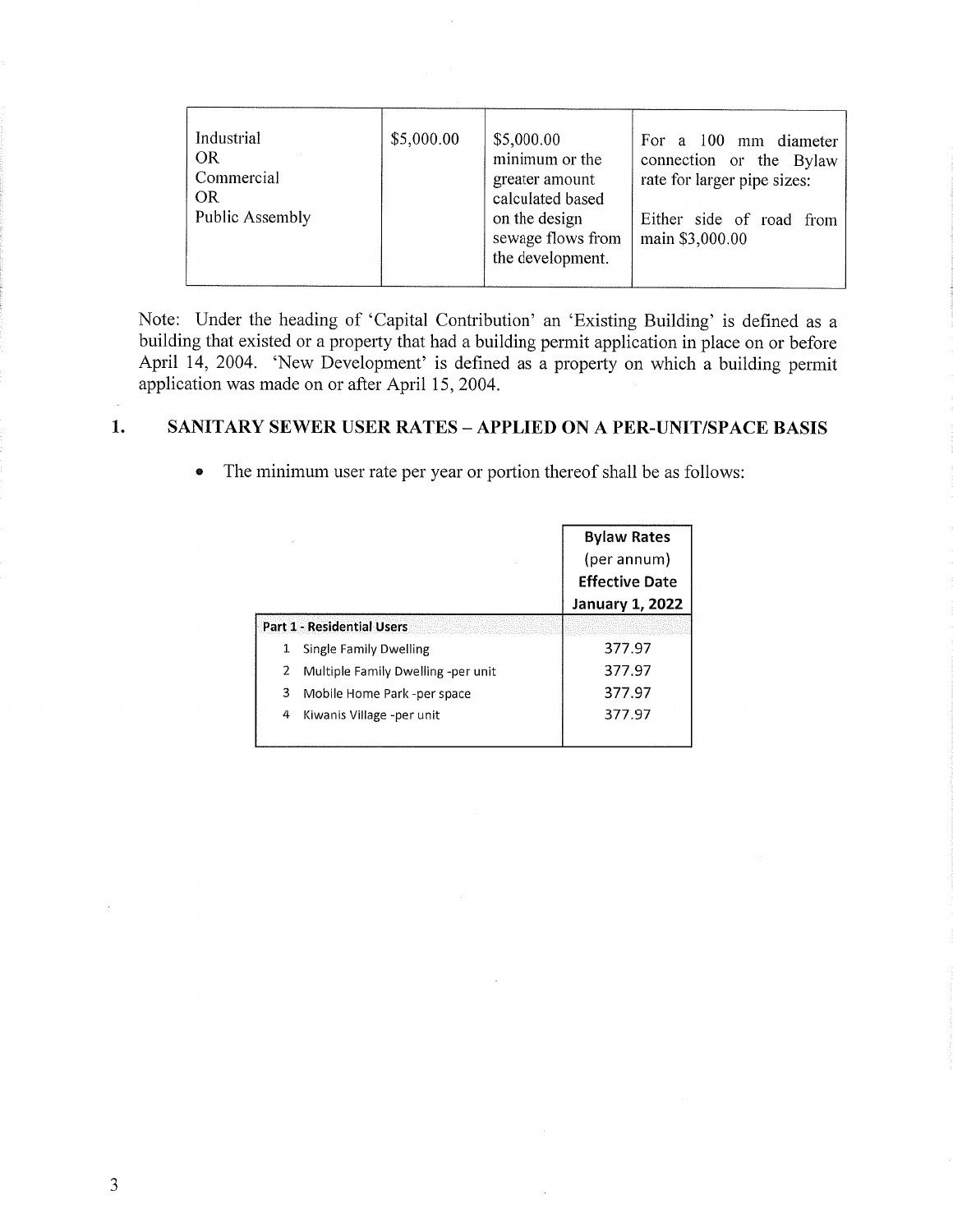|    |                                                        | <b>Bylaw Rates</b>     |
|----|--------------------------------------------------------|------------------------|
|    |                                                        | (per annum)            |
|    |                                                        | <b>Effective Date</b>  |
|    |                                                        | <b>January 1, 2022</b> |
|    | <b>Part 2 - Commercial Users</b>                       |                        |
| 1  | Hotels and Motels -per unit                            | 152.20                 |
| 2  | Trailer Park and Campsite -per serviced site           | 78.53                  |
| 3  | Wholesale and Retail Stores                            | 377.97                 |
| 4  | Car Wash                                               | 377.97                 |
| 5  | <b>Bus Depot</b>                                       | 377.97                 |
| 6  | <b>Funeral Parlour</b>                                 | 377.97                 |
| 7  | Garage                                                 | 377.97                 |
| 8  | Machine Shop and Repair Shop                           | 377.97                 |
| 9  | Bakery                                                 | 377.97                 |
| 10 | Photographer                                           | 377.97                 |
| 11 | Business Office - per office                           | 377.97                 |
| 12 | Professional Office -per office                        | 377.97                 |
| 13 | <b>Barber and Hairdresser</b>                          | 377.97                 |
| 14 | Pool Room and Recreation Facility                      | 377.97                 |
| 15 | Theatre                                                | 755.93                 |
| 16 | <b>Department Store</b>                                | 755.93                 |
| 17 | Supermarket                                            | 755.93                 |
| 18 | <b>Bowling Alley</b>                                   | 755.93                 |
| 19 | Bank                                                   | 755.93                 |
| 20 | <b>Nursing Home</b>                                    | 755.93                 |
| 21 | Cafe and Restaurant (including drive-in or take-out)   | 755.93                 |
| 22 | Dry Cleaner                                            | 755.93                 |
| 23 | Beverage Room                                          | 755.93                 |
| 24 | Laundry and Coin Laundry                               | 3,021.21               |
| 25 | Sawmill                                                | 3,765.49               |
| 26 | Dairy Product Processing Plant                         | 28,041.64              |
| 27 | Other Commercial Users not enumerated in this schedule | 755.93                 |
| 28 | <b>Cheese Processing Plant</b>                         | 6,265.48               |
|    | Part 3 - Institutional Users                           |                        |
| 1  | Church                                                 | 377.97                 |
| 2  | Public Hall                                            | 377.97                 |
| 3  | Utility Office                                         | 755.93                 |
| 4  | School -per classroom                                  | 677.43                 |
| 5  | <b>Regional Recreation Complex</b>                     | 30,078.62              |
| 6  | Regional District Administrative Office                | 8,081.29               |
|    |                                                        |                        |